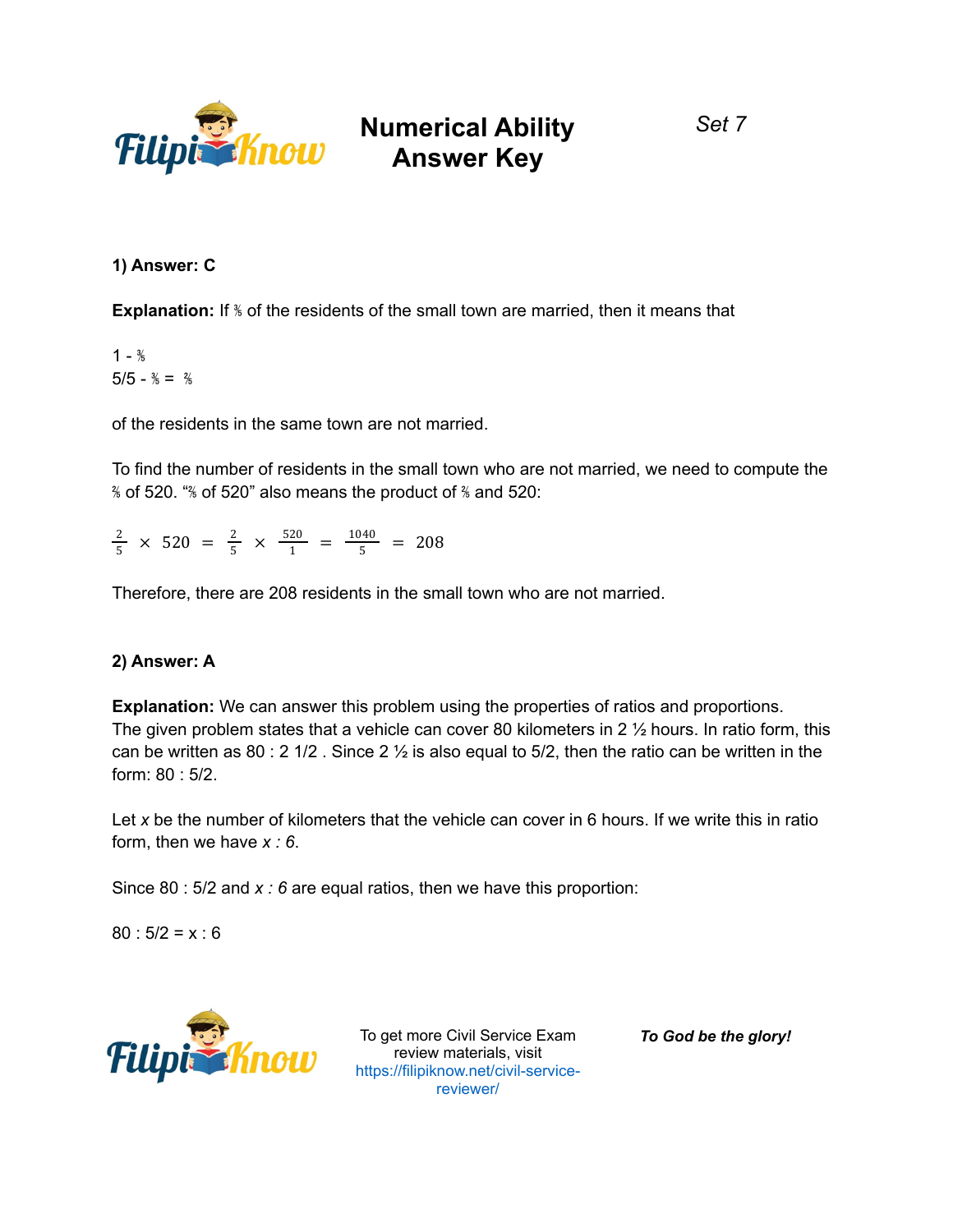

*Set 7*

In a proportion, the product of the means  $(2.5 \text{ and } x)$  and extremes  $(80 \text{ and } 6)$  are equal:

So, we have:

$$
\frac{5}{2}x = 480
$$

Multiplying both sides of the equation by 2 to remove the denominator:

 $\frac{5}{2}x = 480$  $\frac{3}{2}x$ 

 $2(\frac{5}{2}x) = 2(480)$  $\frac{5}{2}x$ 

 $5x = 960$ 

Dividing both sides of the equation by 5:

 $5x/5 = 960/5$ 

 $x = 192$ 

Since *x* represents the number of kilometers that the vehicle can cover in 6 hours, then the vehicle can cover 192 kilometers in 6 hours.

Thus, the answer is 192 km.

### **3) Answer: C**

**Explanation:** Given that the wall is 12 ft. long and 10 ft. high, then it covers an area of:  $A = 12 \times 10 = 120$  sq. ft



To get more Civil Service Exam review materials, visit https://filipiknow.net/civil-servicereviewer/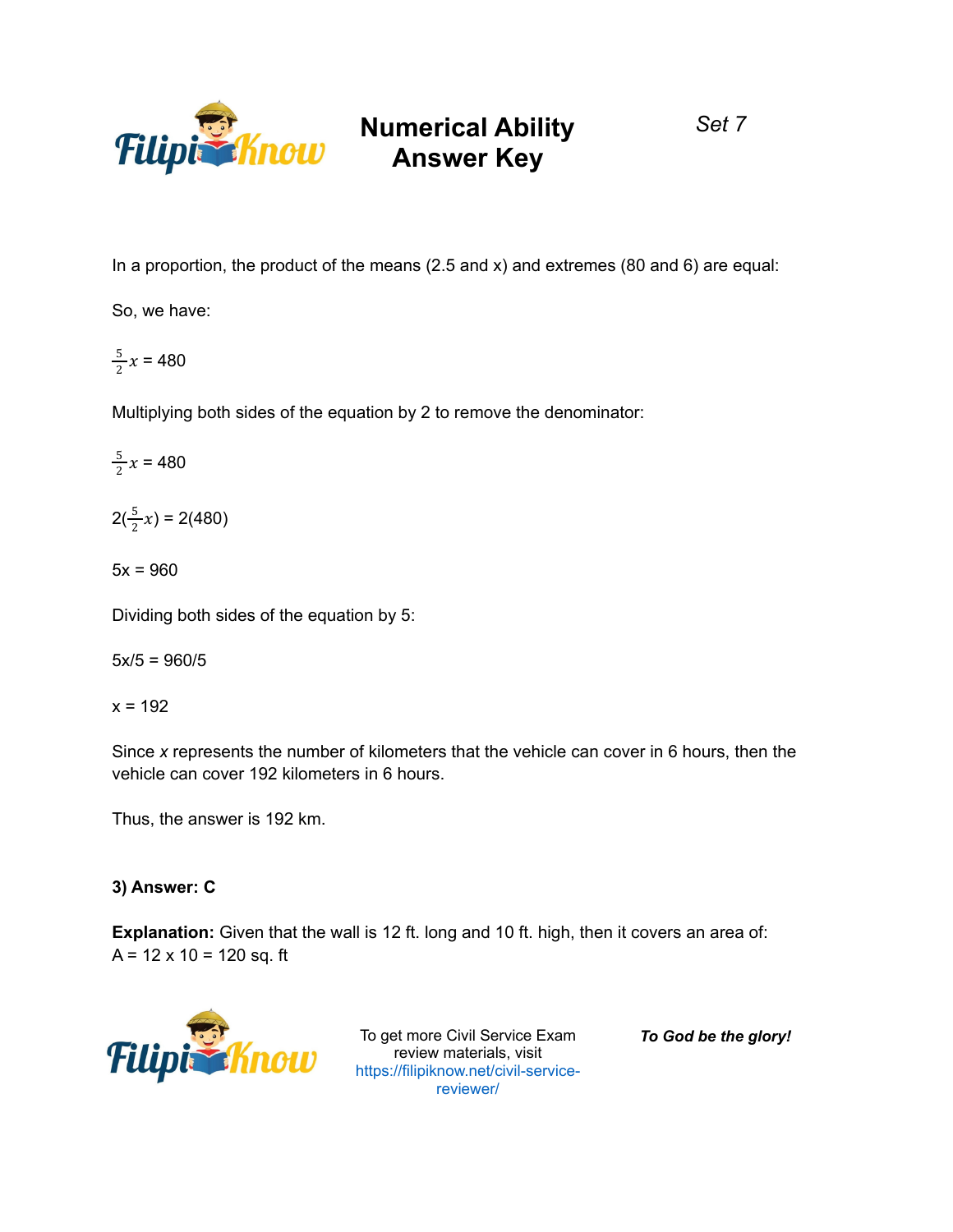

*Set 7*

If a pail of paint can cover 10 square feet of the wall, then  $\frac{120}{10}$  = 12

12 pails of paint are required to cover the wall.

### **4) Answer: B**

**Explanation:** Let *x* be Sissy's age in the present. Since Lito is 4 years older than Sissy, then Lito's age can be expressed as *x + 4*.

Three years from now means that Sissy's age can be expressed as *x + 3*. On the other hand, Lito's age will be  $(x + 4) + 3 = x + 7$ .

Let us tabulate what we have analyzed above:

|              | <b>Present</b> | Future (+3 years) |
|--------------|----------------|-------------------|
| <b>Sissy</b> | x              | $x + 3$           |
| Lito         | $x + 4$        | $x + 7$           |
| <b>Total</b> |                | 66                |

The problem states that the sum of the ages of Lito and Sissy three years from now will be 66. Thus, we can form an equation that will enable us to solve for the respective ages of Sissy and Lito:

*(x + 3) + (x + 7) = 66 2x + 10 = 66*



To get more Civil Service Exam review materials, visit https://filipiknow.net/civil-servicereviewer/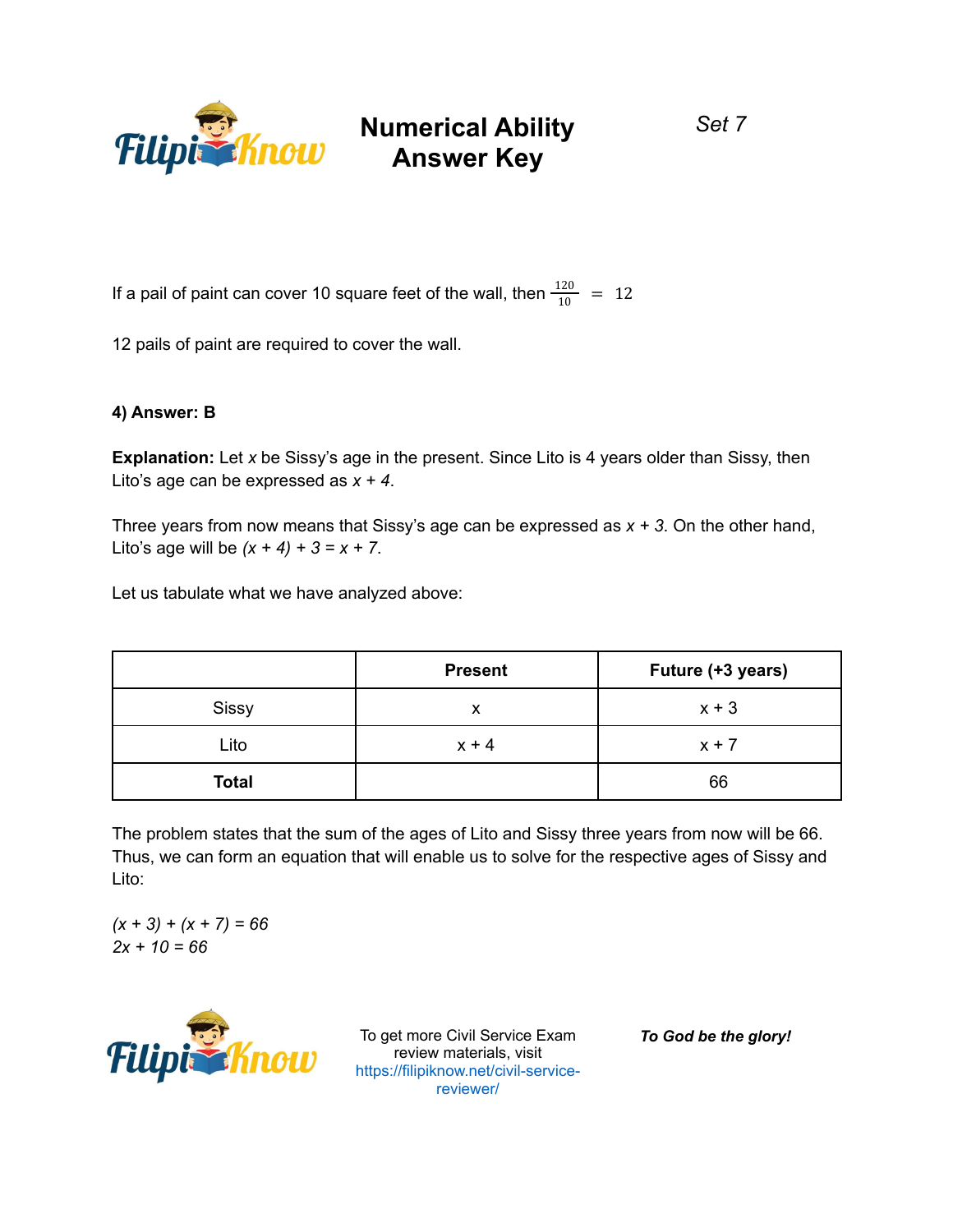

*2x = -10 + 66 2x/2 = 56/2 x = 28*

Since *x* represents Sissy's age at the present, then Sissy is 28 years old.

### **5) Answer: D**

**Explanation:** By substituting  $a = -1$ ,  $b = -3/2$ , and  $c = 1$  to the expression  $2c(b - a)$ , we have:

 $2c(b - a)$  $2(1)(-3/2 - (-1))$ 

We can simplify the expression above as:

 $2(-3/2 + 1)$ 

Note that we can express 1 as 2/2. This means that we have:

 $2(-3/2 + 2/2)$  $2(-\frac{1}{2})$ 

Multiplying the remaining quantities:

 $2 \times -\frac{1}{2} = \frac{-2}{2} = -1$ 

Thus, the answer is -1.



To get more Civil Service Exam review materials, visit https://filipiknow.net/civil-servicereviewer/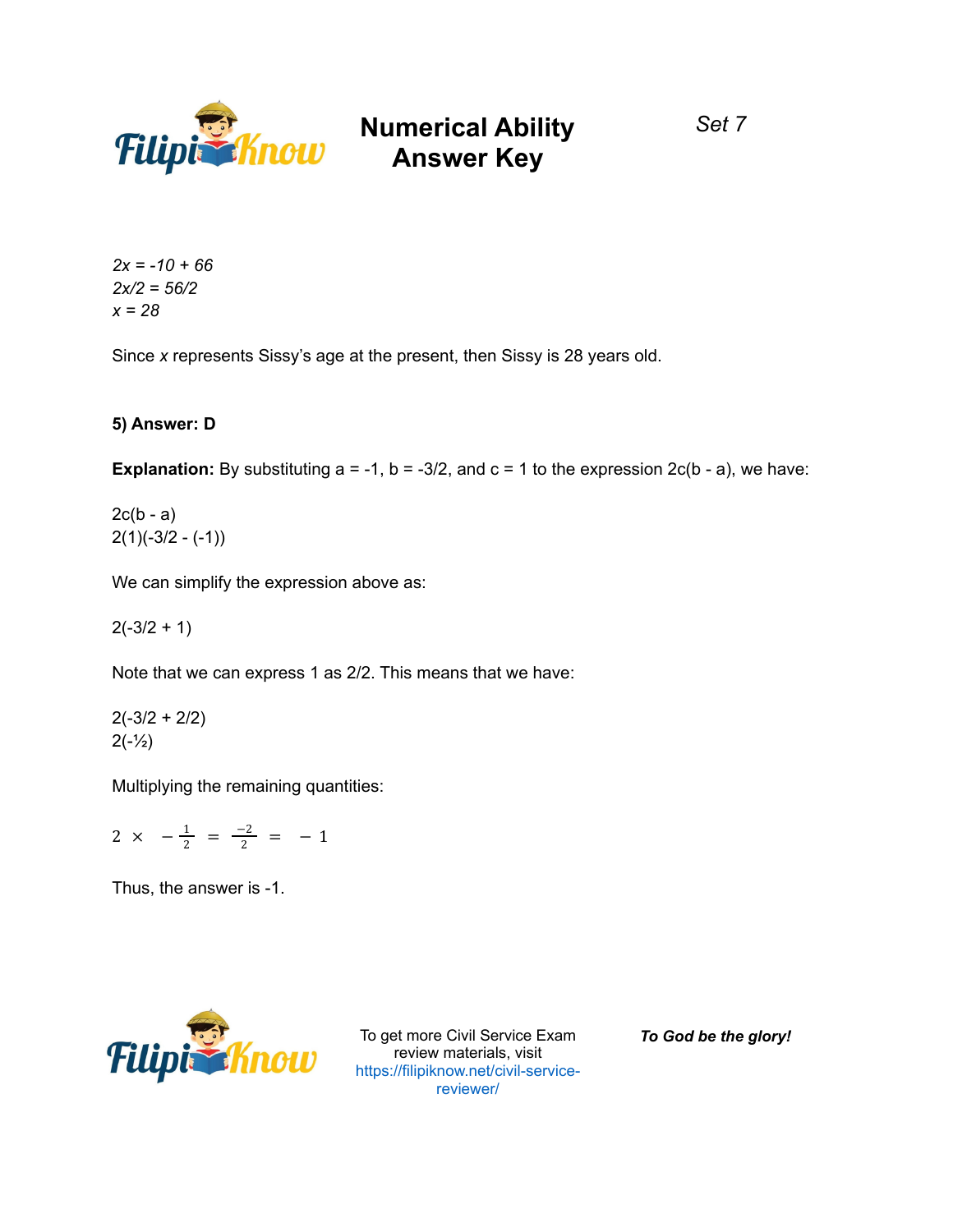

### *Set 7*

### **6) Answer: D**

**Explanation:** Let *x* and *y* be the numbers. According to the given problem, if they are subtracted, the result will be 8. Meanwhile, if they are added, the result will be 62. This means that we have the following equations:

 $(1) x - y = 8$  $(2) x + y = 62$ 

Note that by adding the equations above, we can eliminate the variable *y* and have *x* as the remaining variable:



We have  $2x = 70$  as the resulting equation. To solve for x, we divide both sides of the equation by 2:

 $2x = 70$  $2x/2 = 70/2$  $x = 35$ 

Since *x* represents one of the numbers, then 35 is one of the numbers that we are looking for. However, we are looking for the smaller number and we are not yet certain whether 35 is the smaller number between the two. To find the other number, we can use the fact that the difference of these two numbers, x and y, is 8.

 $x - y = 8$  $(35) - y = 8$ 



To get more Civil Service Exam review materials, visit https://filipiknow.net/civil-servicereviewer/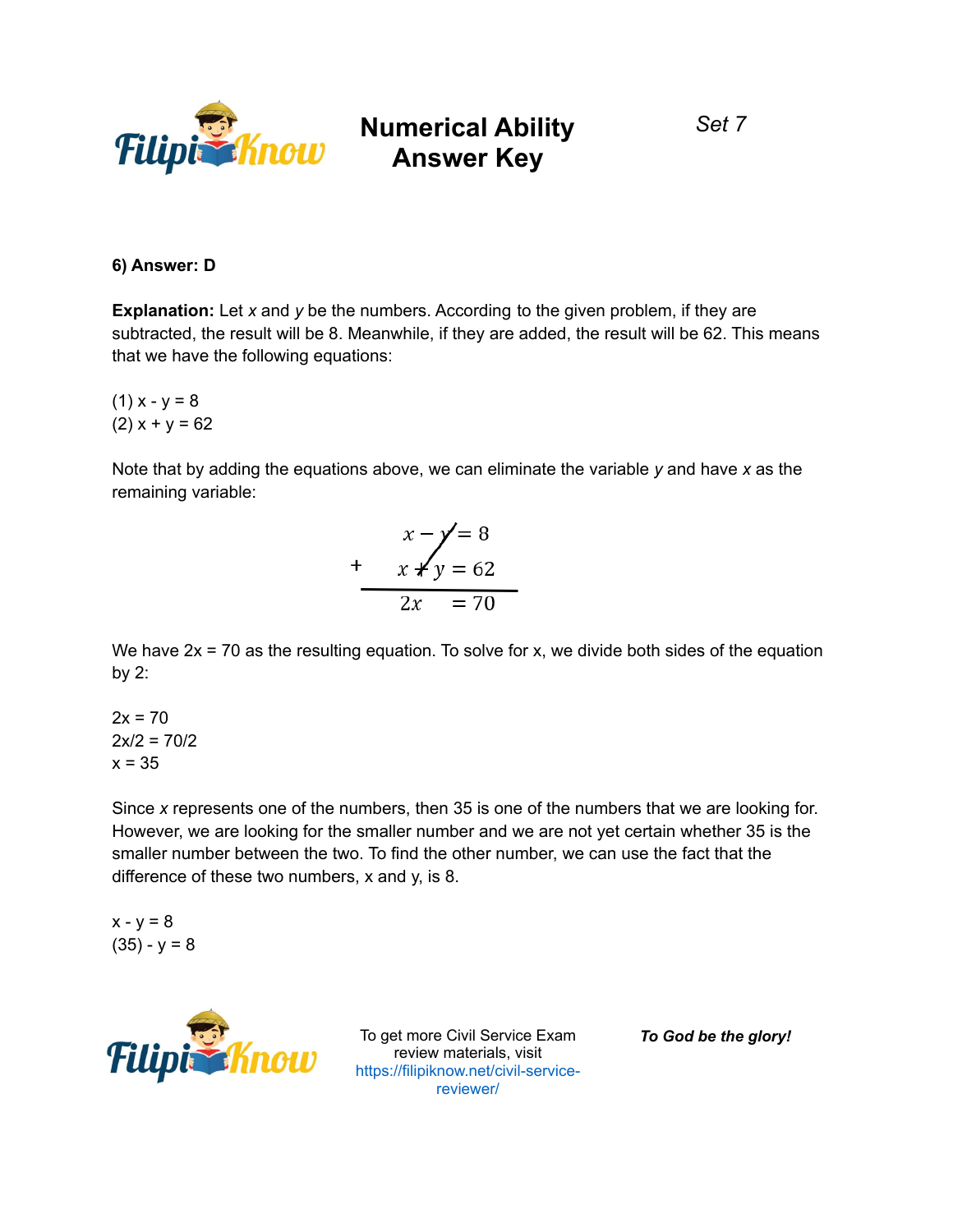

*Set 7*

 $35 - 8 = y$  $27 = y$  $y = 27$ 

From our calculation above, the numbers are 35 and 27. Clearly, 27 is the smaller number.

Thus, the answer to this problem is 27.

### **7) Answer: D**

**Explanation:** Let *x* be the number. Half of this number can be expressed as  $\frac{1}{2}x$  or  $\frac{x}{2}$ .  $rac{1}{2}x$  or  $rac{x}{2}$ 2 According to the given problem, if half of this number is decreased by 10, the result will be less than 42. Therefore, we have this inequality:

 $\frac{x}{2}$  – 10 < 42

Let us try to solve for possible values of *x*:

| $\frac{x}{2}$ - 10 < 42  |                                               |
|--------------------------|-----------------------------------------------|
| $\frac{x}{2}$ < 10 + 42  | Transposition method                          |
| $\frac{x}{2}$ < 52       | Combining like terms                          |
| $2(\frac{x}{2})$ < 2(52) | Multiplying both sides of the inequality by 2 |
|                          |                                               |



To get more Civil Service Exam review materials, visit https://filipiknow.net/civil-servicereviewer/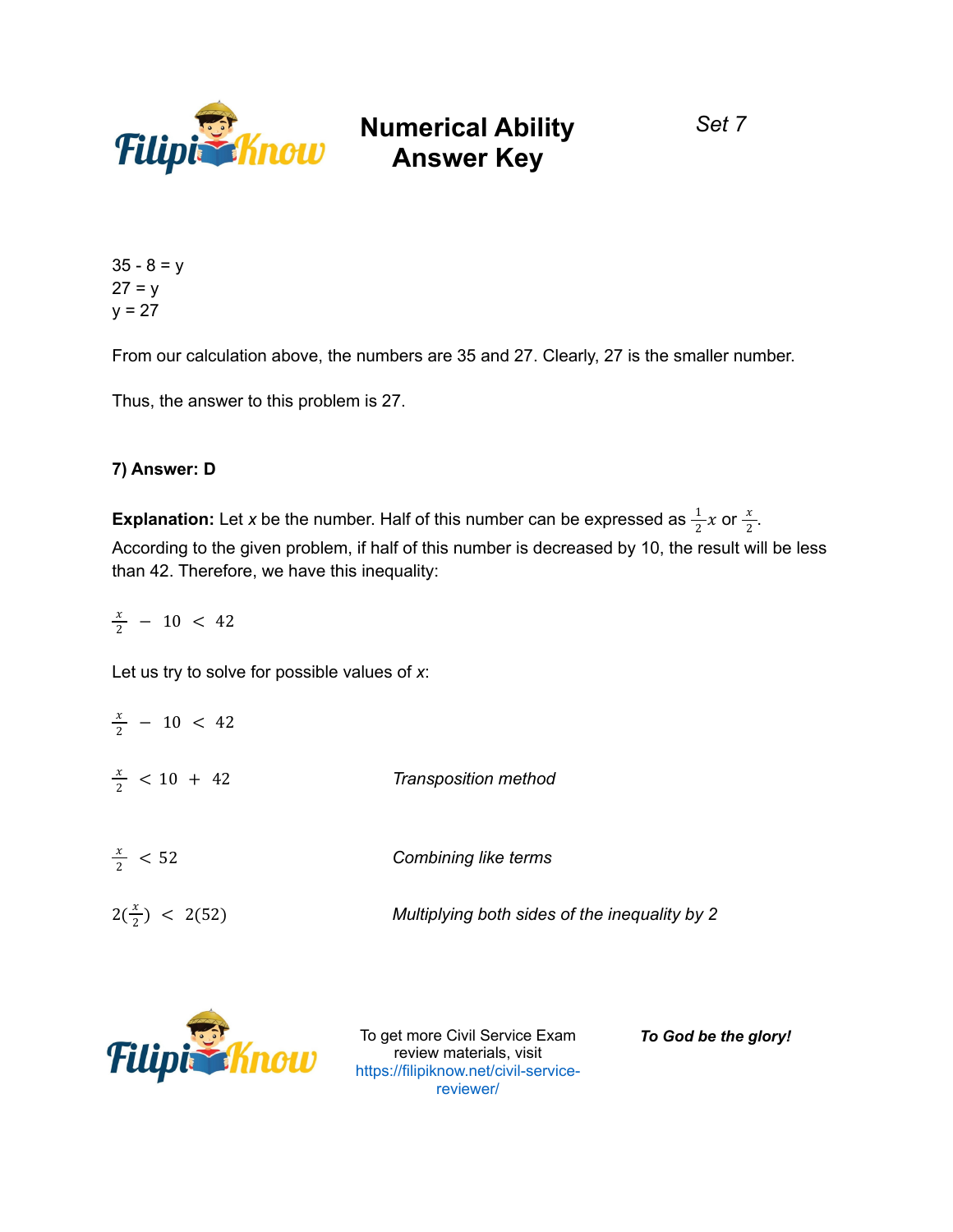

*Set 7*

 $x < 104$ 

From our calculation above, the possible values of *x* are all numbers that are less than 104. Among the given options, only 98 is the number that is less than 104.

Thus, the answer is 98.

### **8) Answer: D**

**Explanation:** Let us solve for  $y$  in  $2x + 3y = 58$  given that  $x = 11$ . *2x + 3y = 58 2(11) + 3y = 58 Substitute x = 11 22 + 3y = 58 3y = -22 + 58 Transposition method 3y = 36 3y/3 = 36/3 Divide both sides of the equation by 3 y = 12*

Now that we already know the value of y, let us identify the value of  $2y + 10$  given that  $y = 12$ .

*2y + 10 2(12) + 10 since y = 12 24 + 10 34*

Thus, the answer is 34.



To get more Civil Service Exam review materials, visit<br>https://filipiknow.net/civil-ser https://filipiknow.net/civil-servicereviewer/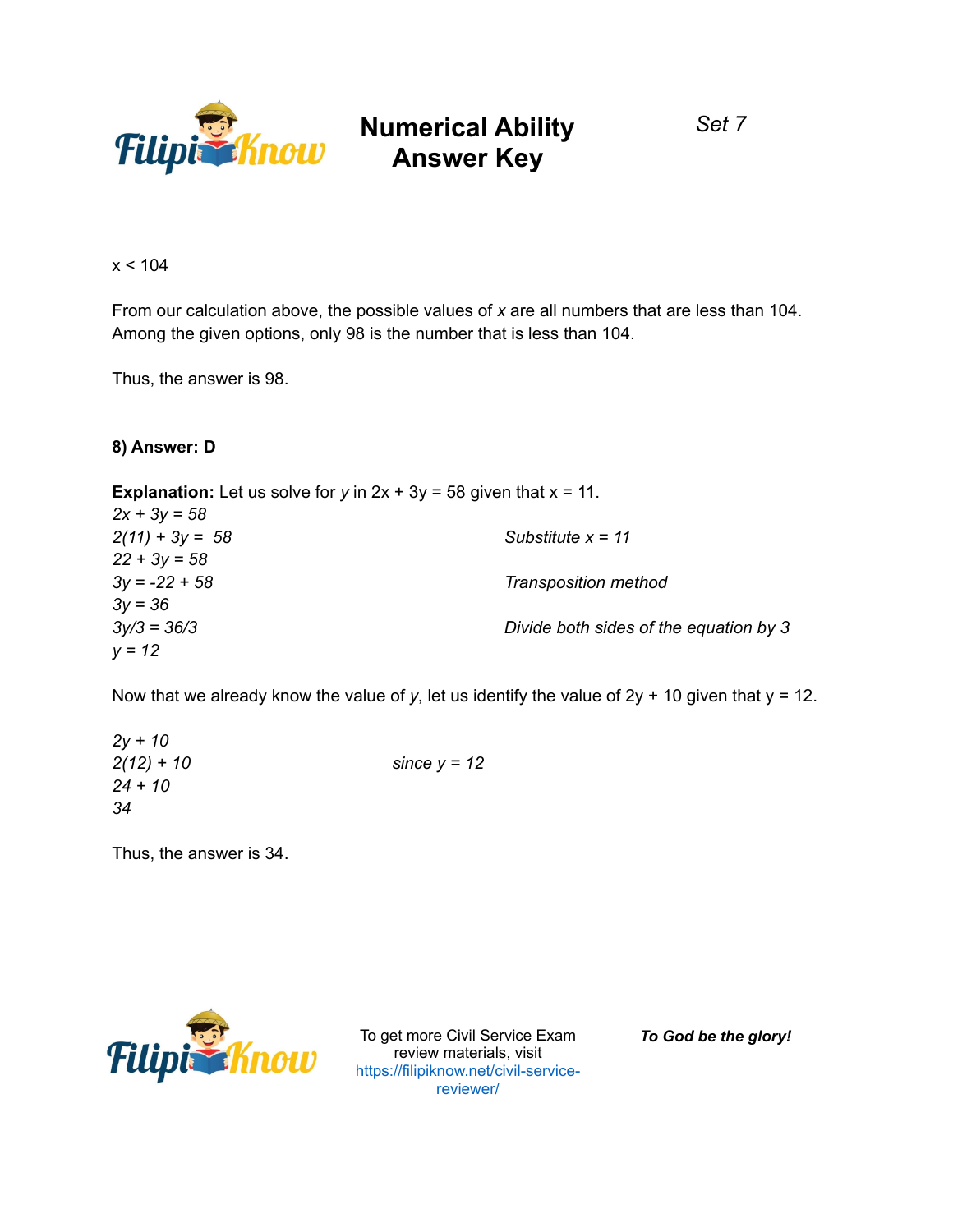

*Set 7*

**9) Answer: B**

**Explanation:** Let *x* be Orwell's age. If Sabrina is twice as old as Orwell, then Sabrina's age can be expressed as *2x*. Meanwhile, since Lei is 8 years older than Sabrina, then we can express Lei's age as *2x* + 8.

Their ages three years from now can be obtained by adding three years to their respective ages at the present. Thus, the ages of Orwell, Sabrina, and Lei 3 years from now can be expressed as:

Orwell:  $x + 3$ Sabrina: 2x + 3 Lei:  $(2x + 8) + 3 = 2x + 11$ 

Let us tabulate our analysis above:

|              | <b>Present</b> | Future (3 years from now) |
|--------------|----------------|---------------------------|
| Orwell       | x              | $x + 3$                   |
| Sabrina      | 2x             | $2x + 3$                  |
| Lei          | $2x + 8$       | $2x + 11$                 |
| <b>Total</b> |                | 77                        |

The sum of ages of Orwell, Sabrina, and Lei 3 years from now is 77. Thus, we have this equation:

 $(x + 3) + (2x + 3) + (2x + 11) = 77$ 5x + 17 = 77 *Combining like terms* 5x = -17 + 77 *Transposition method*



To get more Civil Service Exam review materials, visit https://filipiknow.net/civil-servicereviewer/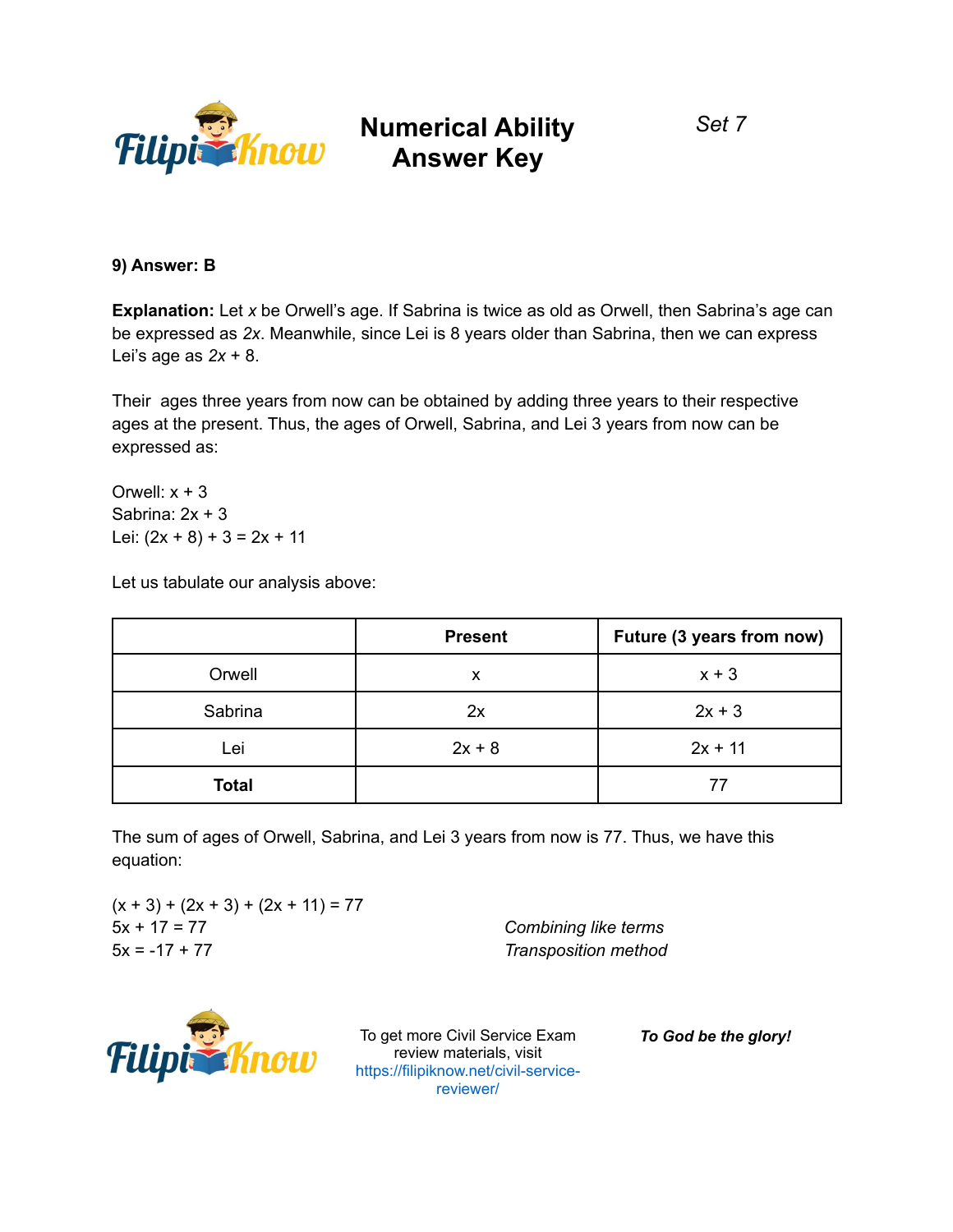

*Set 7*

 $5x = 60$  $x = 12$ 

5x/5 = 60/5 *Dividing both sides of the equation by 5*

Since *x* represents Orwell's age at the present (refer to our table above), then Orwell is 12 years old at the present.

#### **10) Answer: D**

**Explanation:** The decimal numbers can be added quickly in a vertical manner:

|   | 9.32   |
|---|--------|
|   | 10.125 |
|   | 4. 1 5 |
|   | 7.82   |
| ╋ | 0.03   |
|   | 31.445 |

Since there are five addends, we divide 31.445 by 5:

|    | 6.289                                         |
|----|-----------------------------------------------|
|    | 5 31.445                                      |
| a. | 30                                            |
|    |                                               |
|    | $\begin{array}{c} 1 & 4 \\ 1 & 0 \end{array}$ |
|    | 44                                            |
|    | 40                                            |
|    | 45                                            |
|    | . .<br>45                                     |
|    | ŋ                                             |



To get more Civil Service Exam review materials, visit https://filipiknow.net/civil-servicereviewer/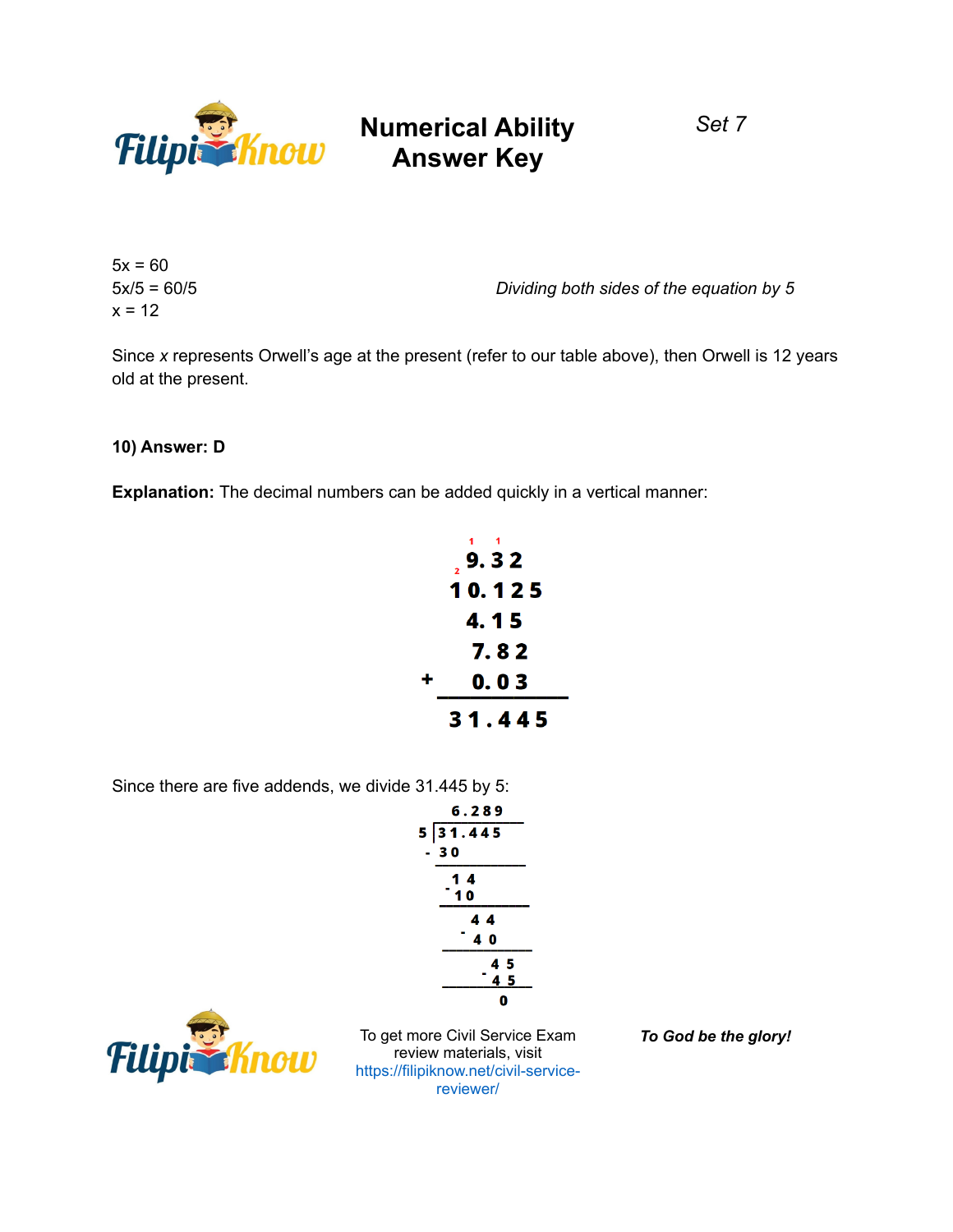

*Set 7*

Thus, the average is 6.289.

### **11) Answer: A**

#### **Explanation:**

To add  $-\frac{1}{3}$  +  $\frac{2}{5}$ , we must make their denominators similar first. 5

The LCD of these fractions is 15 since  $5 \times 3 = 15$ .

So, we divide 15 by the denominator of the fractions and then multiply the result by the numerator to get the new numerator of the fractions.

For  $-\frac{1}{3}$ :  $15 \div 3 = 5 \times 1 = 5$ Thus, -⅓ will be 5/15 For  $\frac{2}{5}$ :  $15 \div 5 = 3 \times 2 = 6$ Thus, ⅖ will be 6/15. So, we have the fractions -5/15 and 6/15 We can now add these fractions:

 $\frac{-5}{15} + \frac{6}{15} = \frac{1}{15}$ 15



To get more Civil Service Exam review materials, visit https://filipiknow.net/civil-servicereviewer/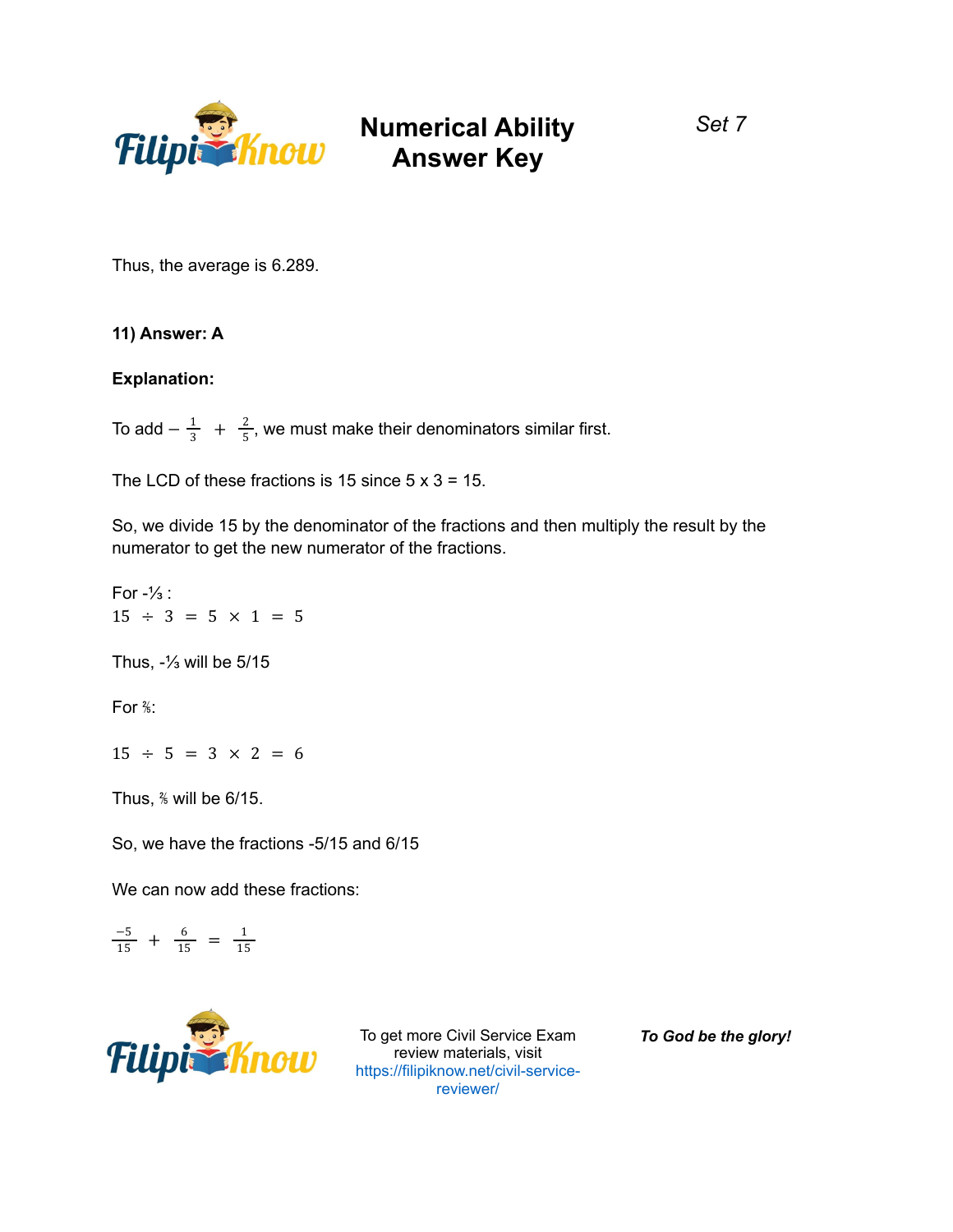

*Set 7*

Thus, the answer is 1/15.

#### **12) Answer: B**

**Explanation**: We can interpret this problem as: \_\_\_\_\_\_% of 1 ⅓ is ⅓ . From here, we can see that we are looking for the rate given that the base is 1 ⅓ and the percentage is ⅓ .

The formula for rate is

Rate = Percentage  $\div$  Base

Using the given values:

 $Rate = Percentage \div Base$ 

 $Rate = \frac{1}{3} \div 1\frac{1}{3}$ 3

We can rewrite 1 ⅓ as 4/3.

- $Rate = \frac{1}{3} \div \frac{4}{3}$ 3
- $Rate = \frac{1}{3} \times \frac{3}{4}$ 4
- $Rate = \frac{3}{12}$  $rac{3}{12}$  or  $rac{1}{4}$ 4

From our calculation, ⅓ is  $\frac{1}{4}$ % of 1 ⅓. 1/4 is 0.25 in decimal form which is equal to 25%.



To get more Civil Service Exam review materials, visit https://filipiknow.net/civil-servicereviewer/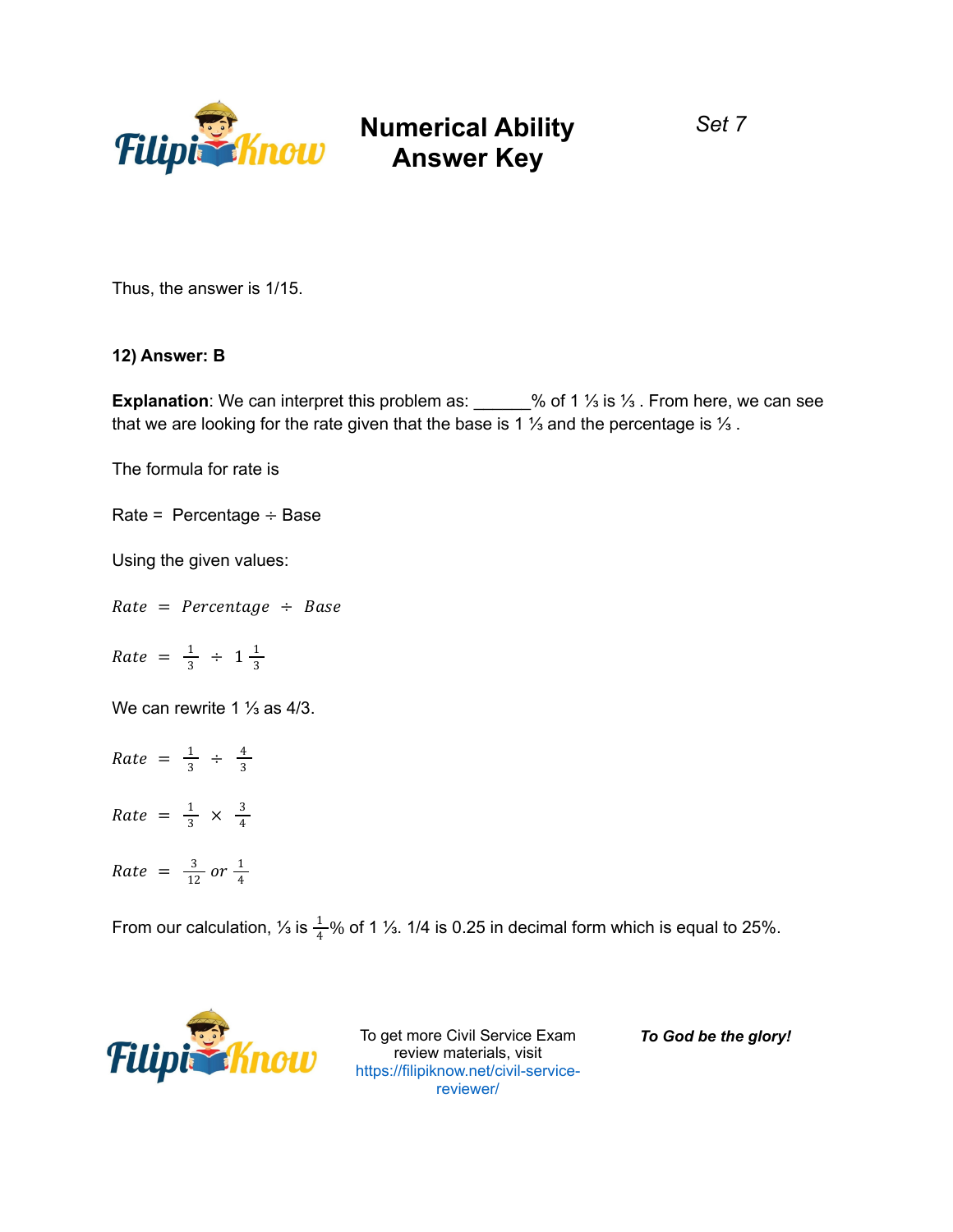

*Set 7*

Therefore, the answer is 25%.

### **13) Answer: D**

**Explanation:** This question can be answered quickly using the fact that the product of a number and its reciprocal is 1. So, if we multiply by 2  $\frac{1}{2}$  by its reciprocal, the result is automatic. If we double this product, we have  $2(1) = 2$ .

Thus, the answer is 2.

### **14) Answer: C**

**Explanation:** We can interpret the statement "<sup>*I*</sup> of what number is 16" as:

$$
\frac{1}{5} \text{ of } \underline{\hspace{1cm}} = 16
$$

Since "of" means multiplication:

$$
\frac{1}{5} \times \underline{\hspace{1cm}} = 16
$$

Let *k* be the number that must be placed in the blank space:

 $\frac{1}{5}$  × k = 16

The equation above can be written as:



To get more Civil Service Exam review materials, visit https://filipiknow.net/civil-servicereviewer/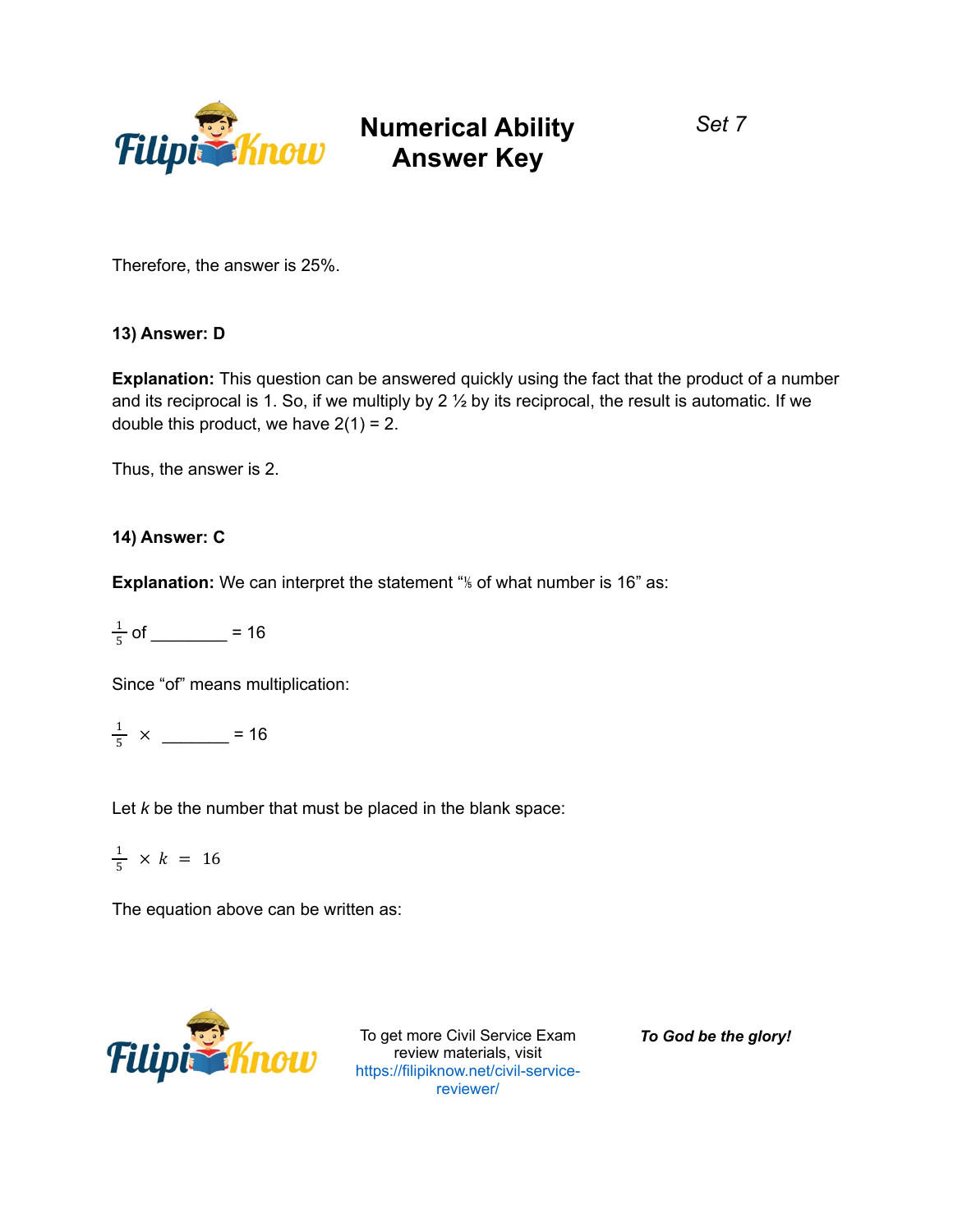

*Set 7*

$$
\frac{k}{5} = 16
$$

Multiplying both sides of the equation by 5:

$$
5(\frac{k}{5}) = 5(16)
$$

 $k = 80$ 

### **15) Answer: D**

**Explanation:** Let *x* be Dona's age at the present. It states that Ariel is 17 years younger than Dona. Thus, Ariel's age can be expressed as *x - 17*.

The respective ages of Dona and Ariel 12 years ago can be derived by subtracting 12 to their respective ages. Thus, we have:

Dona's age (12 years ago) =  $x - 12$ Ariel's age (12 years ago) =  $x - 17 - 12 = x - 29$ 

It states that 12 years ago, the sum of Dona's and Ariel's age was 23. Therefore, we have this equation:

| $(x - 12) + (x - 29) = 23$ |                      |
|----------------------------|----------------------|
| $2x - 41 = 23$             | Combining like terms |
| $2x = 41 + 23$             | Transposition method |
| $2x = 64$                  |                      |
| $2x/2 = 64/2$              |                      |
| $x = 32$                   |                      |



To get more Civil Service Exam review materials, visit https://filipiknow.net/civil-servicereviewer/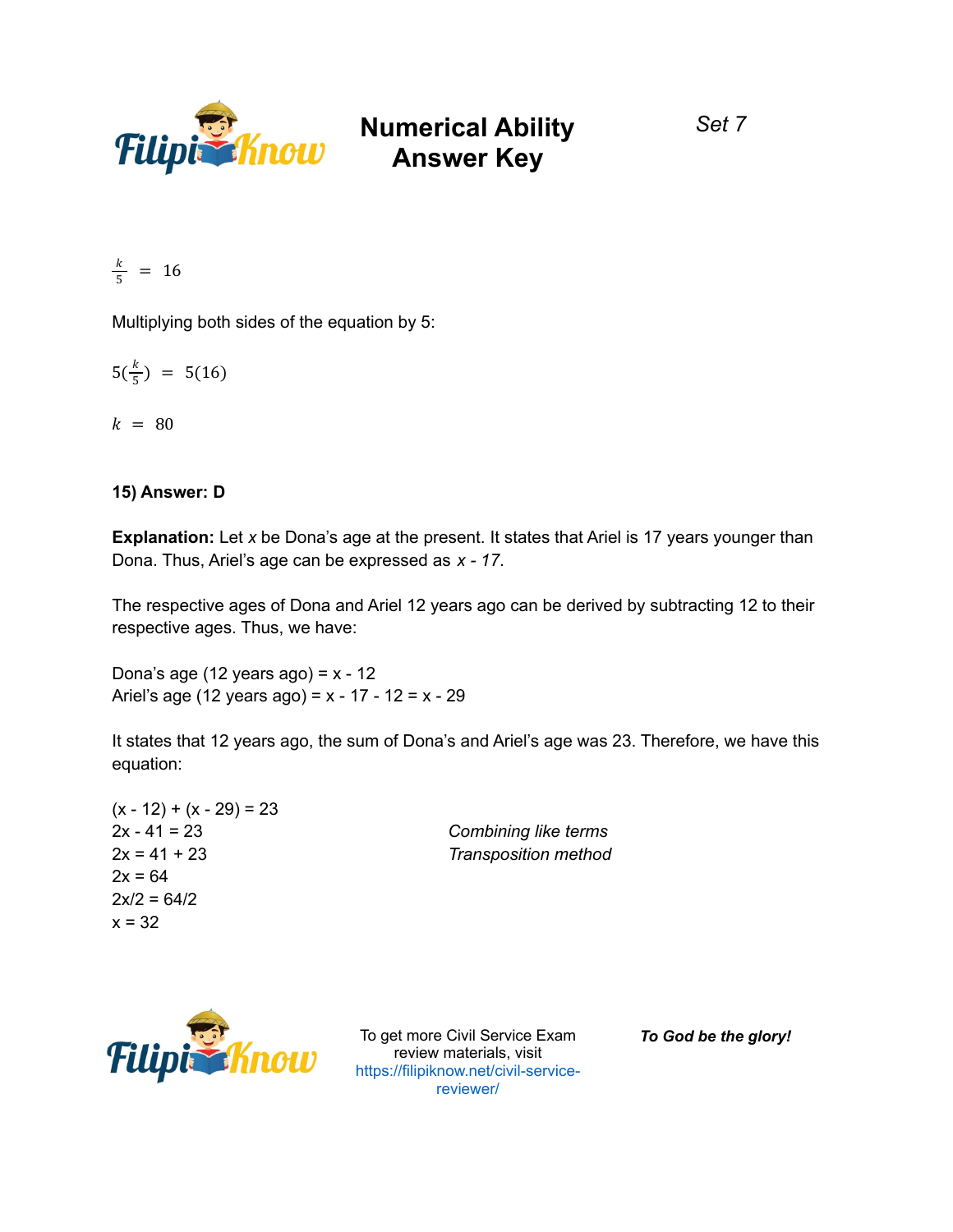

*Set 7*

Since *x* represents Dona's age at the present, then Dona is currently 32 years old.

### **16) Answer: A**

**Explanation:** If it takes 350 square feet of tiles to cover a living room, this means that the room has an area of 350 square feet. Furthermore, it states that the room's length is 25 feet.

Using the formula for the area of a rectangle to solve for the width (w):

| $A = lw$          | Area of a rectangle                                                    |
|-------------------|------------------------------------------------------------------------|
| $350 = 25(w)$     | Since the area of the room is 350 square feet and its length is 25 ft. |
| $350 = 25w$       |                                                                        |
| $350/25 = 25w/25$ | Divide both sides of the equation by 25                                |
| $14 = w$          |                                                                        |
| $w = 14$          |                                                                        |

From our calculation above, the width of the rectangle is 14 feet.

#### **17) Answer: A**

**Explanation:** Based on the given problem, Farmer Julio's farm has a perimeter of 252 meters since it takes 252 meters of fencing material to enclose it. Moreover, it is given in the problem that the width of this farm is 30 meters. Our task in this problem is to calculate the length of Farmer Julio's farm.

The formula for the perimeter of a rectangle is  $P = 2l + 2w$  where I is the length and w is the width.



To get more Civil Service Exam review materials, visit https://filipiknow.net/civil-servicereviewer/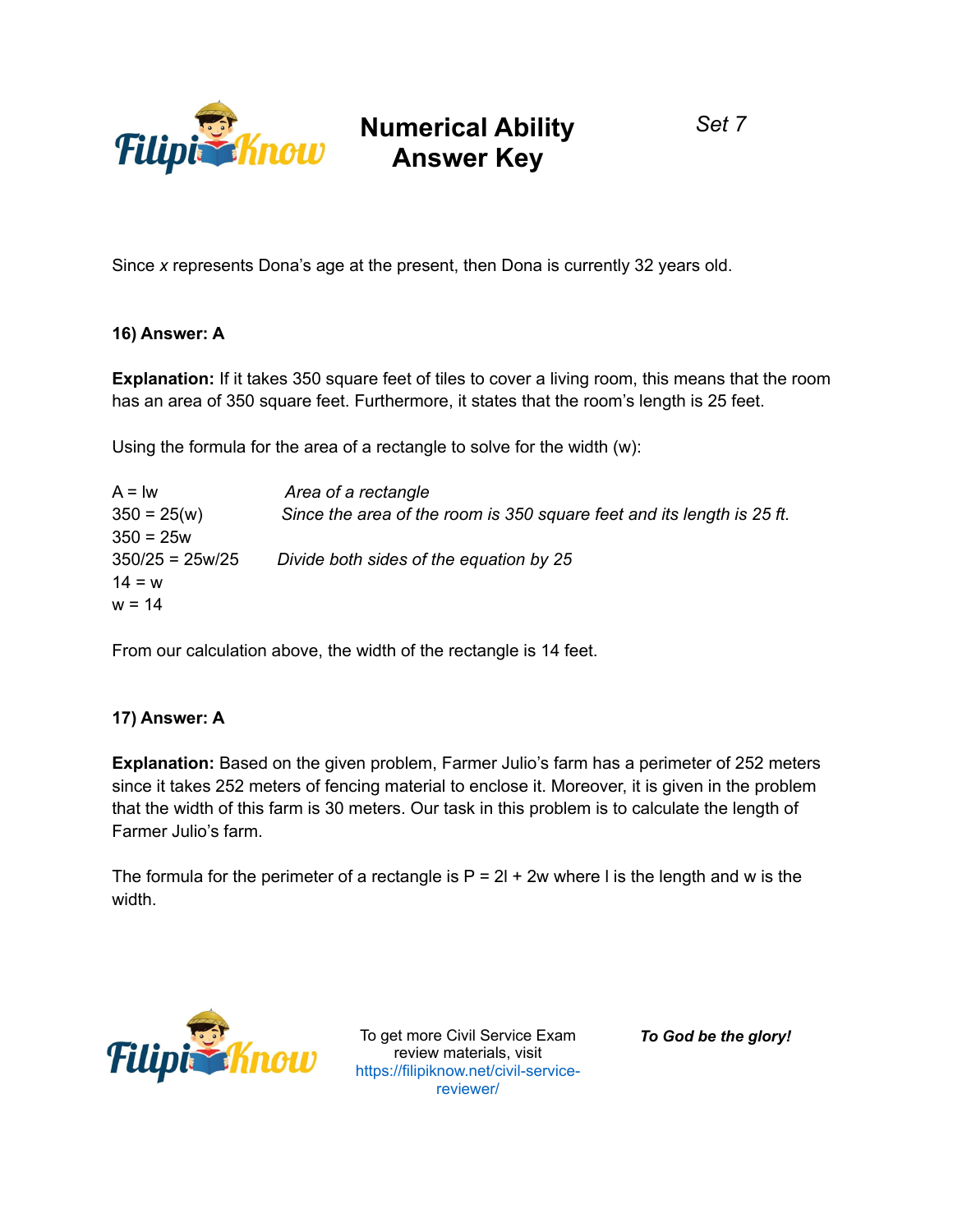

*Set 7*

Since we have already identified that the perimeter of the rectangle is 252 meters and its width is 30 meters, then we can solve for the length (l) using the formula:

| $P = 2l + 2w$      |                         |
|--------------------|-------------------------|
| $252 = 21 + 2(30)$ | Substitute known values |
| $252 = 21 + 60$    |                         |
| $252 - 60 = 21$    | Transposition method    |
| $192 = 21$         |                         |
| $192/2 = 21/2$     | Divide both sides by 2  |
| $96 = 1$           |                         |

From our calculation above, the length of the rectangle is 96 meters.

### **18) Answer: B**

#### **Explanation:**

| $3 + 2(x - 4) - 8 = 17$ |                             |
|-------------------------|-----------------------------|
| $2(x - 4) - 5 = 17$     | Combining like terms        |
| $2x - 8 - 5 = 17$       | Distributive property       |
| $2x - 13 = 17$          | Combining like terms        |
| $2x = 13 + 17$          | <b>Transposition method</b> |
| $2x = 30$               |                             |
| $2x/2 = 30/2$           | Divide both sides by 2      |
| $x = 15$                |                             |

Thus, the value of x is 15.



To get more Civil Service Exam review materials, visit https://filipiknow.net/civil-servicereviewer/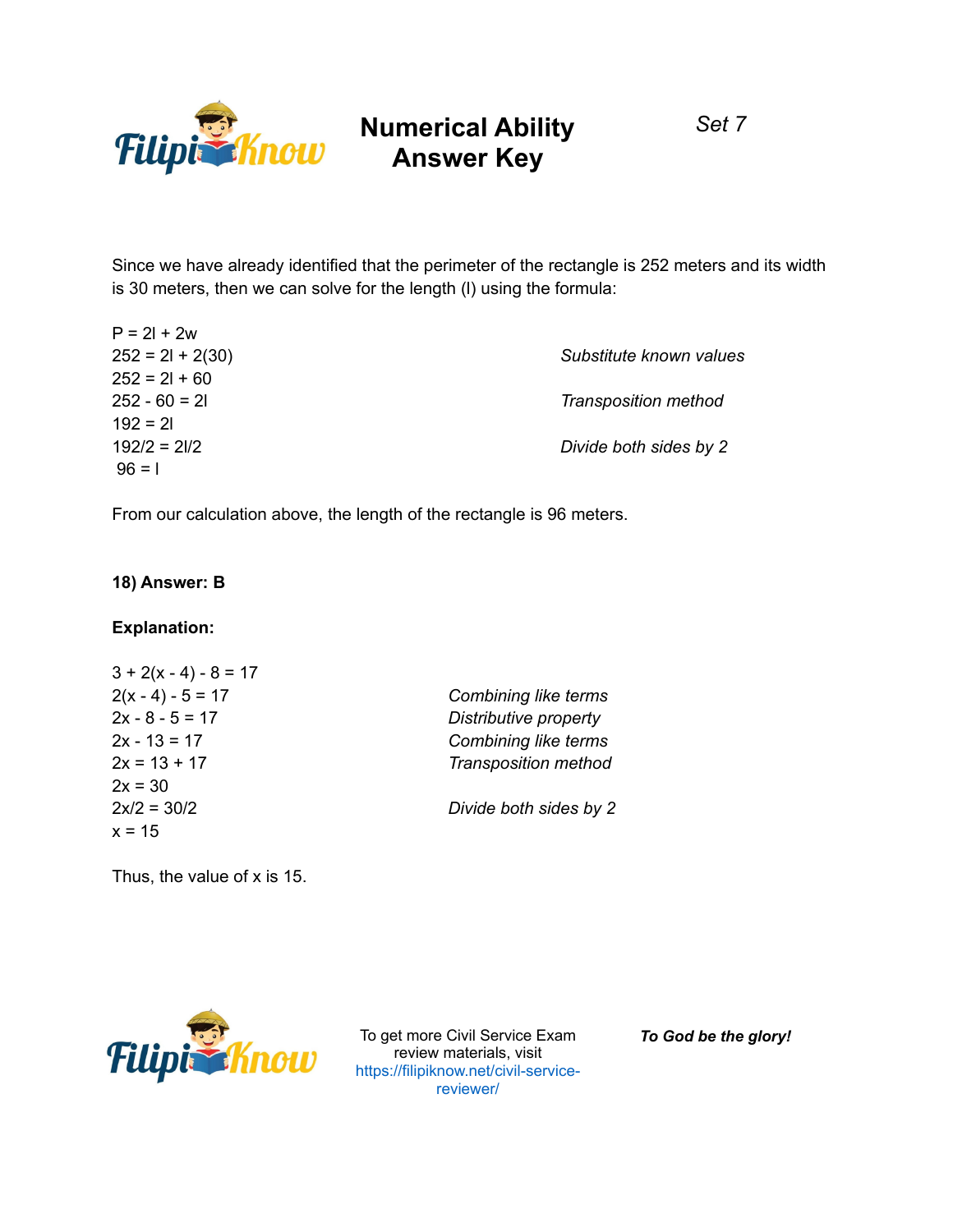

### *Set 7*

### **19) Answer: D**

**Explanation:** ⅓ raised to fourth power can be derived by multiplying ⅓ to itself four times:

 $\left(\frac{1}{2}\right)$  $\frac{1}{3}$ )<sup>4</sup> =  $\frac{1}{3}$  x  $\frac{1}{3}$  x  $\frac{1}{3}$  x  $\frac{1}{3}$  =  $\frac{1}{81}$ 81

This means that ⅓ raised to the fourth power is equivalent to 1/81.

To identify how many 8's are there in 1/81, we divide 1/81 by 8:

 $\frac{1}{81}$   $\div$  8 =  $\frac{1}{81}$   $\times$   $\frac{1}{8}$  =  $\frac{1}{648}$ 648

Thus, there are 1/648 8's in ⅓ raised to the fourth power (or 1/81).

#### **20) Answer: C**

**Explanation:** If the original price of an item is Php 1200, then a 15% discount means that the original price will be decreased by the 15% of 1200:

Discount =  $1200 \times 0.15 = 180$ 

Based on our calculation above, 15% of 1200 is 180. This implies that the original price of Php 1200 must be decreased by Php 180 to get the discounted price.

Discounted price: 1200 - 180 = 1020

This means that an item with an original price of Php 1200 and a 15% discount will cost Php 1020.



To get more Civil Service Exam review materials, visit https://filipiknow.net/civil-servicereviewer/